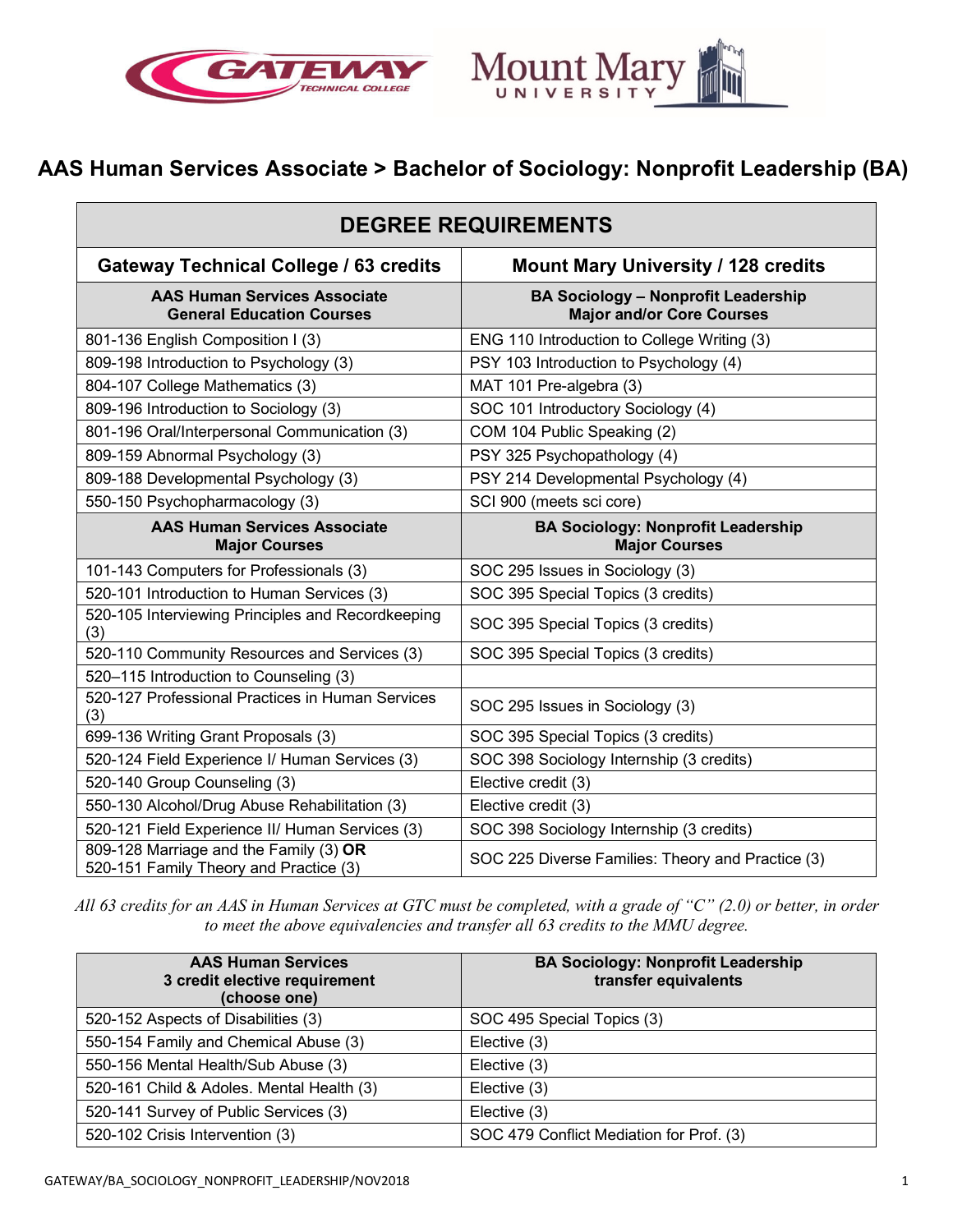| 520-128 Child Welfare Policy (3)                                              | Elective (3)                                                                                                                                                                            |
|-------------------------------------------------------------------------------|-----------------------------------------------------------------------------------------------------------------------------------------------------------------------------------------|
| 520-160 Correctional Processes (3)                                            | SOC 356 Crime and Delinquency (3)                                                                                                                                                       |
| 520-150 Introduction to Gerontology (3)                                       | SOC 301 Elders and Community (3)                                                                                                                                                        |
| Total AAS transferable credits: 63<br>Total possible transferable credits: 72 | Total AAS credits accepted: 63<br>Total possible credits accepted: 72<br>*Up to 72 credits will be granted for courses in which a<br>student has earned a grade of "C" (2.0) or better. |
|                                                                               | Additional coursework to complete B.A. in Sociology Non-Profit Leadership                                                                                                               |
|                                                                               | <b>BA Sociology: Nonprofit Leadership</b><br><b>Remaining Major Courses (22 credits)</b>                                                                                                |
|                                                                               | ANT 102 Cultural Anthropology (4)                                                                                                                                                       |
|                                                                               | PSY 310 Behavior Science Statistics (4)                                                                                                                                                 |
|                                                                               | BUS 309 Human Resource Management (3)                                                                                                                                                   |
|                                                                               | SOC 201 Social Problems: Interventions & Theory (3)                                                                                                                                     |
|                                                                               | SOC 212 Introduction to Nonprofits (3)                                                                                                                                                  |
|                                                                               | SOC 497 Community Based Research (3)                                                                                                                                                    |
|                                                                               | SOC 499 Senior Experience (3)                                                                                                                                                           |
|                                                                               | <b>BA Sociology: Nonprofit Leadership</b><br><b>Remaining Core Courses</b>                                                                                                              |
|                                                                               |                                                                                                                                                                                         |
|                                                                               | Philosophy/Theology (min. 10 credits)                                                                                                                                                   |
|                                                                               | SEA 101 Search for Meaning (4)                                                                                                                                                          |
|                                                                               | Theology (min. 3)                                                                                                                                                                       |
|                                                                               | Philosophy (min. 3)                                                                                                                                                                     |
|                                                                               | <b>Communication/Math (minimum 11 credits)</b>                                                                                                                                          |
|                                                                               | ENG 120 College Research Writing (3)                                                                                                                                                    |
| Met above.                                                                    | Oral Communication (min. 2)                                                                                                                                                             |
|                                                                               | Math requirement (min. 3 credits at level 104 or higher.                                                                                                                                |
|                                                                               | World Languages (min. 3)                                                                                                                                                                |
|                                                                               | Literature/Fine Arts (minimum 9 credits)                                                                                                                                                |
|                                                                               | Literature (3)                                                                                                                                                                          |
|                                                                               | Fine Arts (3)                                                                                                                                                                           |
|                                                                               | Option of Literature or Fine Arts (3)                                                                                                                                                   |
|                                                                               | Humanistics (min. 9 credits)                                                                                                                                                            |
|                                                                               | History (3)                                                                                                                                                                             |
| Met above.                                                                    | Behavioral Science (3)                                                                                                                                                                  |
| Met above.                                                                    | Option of History or Behavioral (3)                                                                                                                                                     |

*NOTE: Students holding an A.A.S. in Human Services from GTC should be able to complete a B.A. in Sociology: Nonprofit Leadership within two full-time years, or 65 credits. Time to completion may be accelerated by transferring in up to 72 carefully selected credits (9 credits beyond the 63 credits required for the A.A.S.) from GTC in which they have earned a grade of "C" (2.0) or better.*